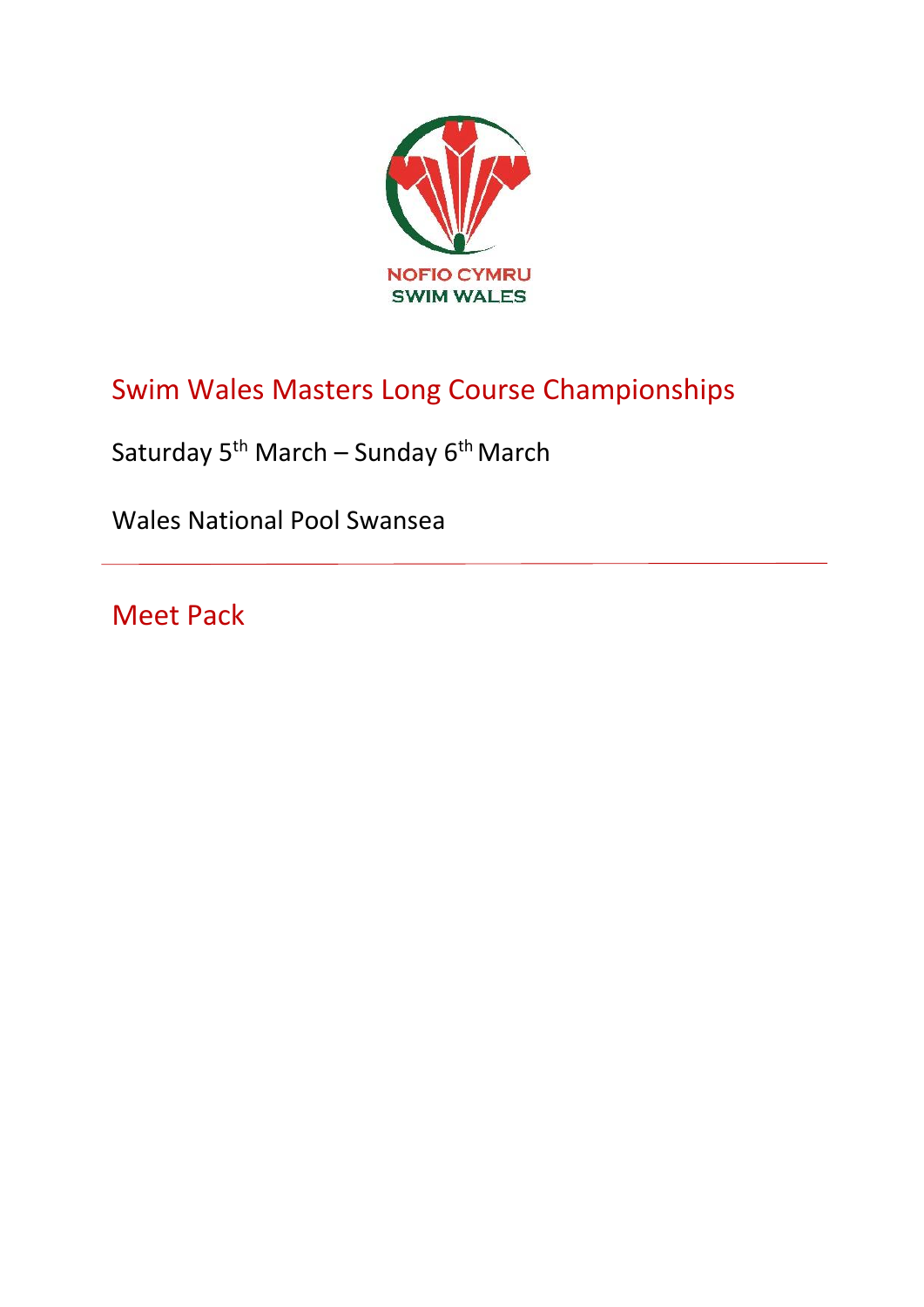## General Information

#### **Event summary**

The 2022 Swim Wales Masters Long Course Championships will be held at Wales National Pool, Swansea from Saturday 5<sup>th</sup> to Sunday 6<sup>th</sup> March. This long course meet is open to Swim Wales, Swim England, Swim Scotland registered members, those competitors registered with a country affiliated to FINA and non-members taking up temporary membership before the meet.

#### **Entry Information**

This event is held under FINA laws & Swim Wales conditions (please see general conditions).

#### **Entries Open**

Monday 10<sup>th</sup> January 2022, 10 am.

#### **Entries Close**

Sunday 6th February 2022, 4 pm.

### Event Conditions

#### **1. General Conditions**

- 1.1. The event promoter is Swim Wales, who will appoint a Technical Director for the competition. Anything not covered by these conditions will be decided by the Technical Director.
- 1.2. This event is held under FINA laws & Swim Wales conditions.
- 1.3. For individual and team events, competitors must registered in one of the following categories:
	- 1.3.1. Category 2 (Competitive over 10) or equivalent with Swim Wales, Swim England or Scottish Swimming, or
	- 1.3.2. Category 4 (Competitive over 70) or equivalent with Swim Wales, Swim England or Scottish Swimming, or
	- 1.3.3. Swim England Student Membership or equivalent with Swim Wales or Scottish Swimming, or
	- 1.3.4. Competitive membership of a club which belongs to a swimming federation affiliated to FINA, or
	- 1.3.5. Temporary Club Compete membership or equivalent (e.g. Temporary Category 2) with Swim England, Swim Wales or Scottish Swimming. Note: Temporary members are not eligible to claim Masters Records.
- 1.4. Temporary Club Compete membership or equivalent (e.g. Temporary Category 2) with Swim England, Swim Wales or Scottish Swimming. Note: Temporary members are not eligible to claim Masters RecordsThe age of competitors shall be determined at midnight on 31st December in the year of competition. All competitors must be 18 years or over on the first day of the Championships.
- 1.5. A competitor can only compete for one club in the competition and must be a registered member of that club on the day that they enter.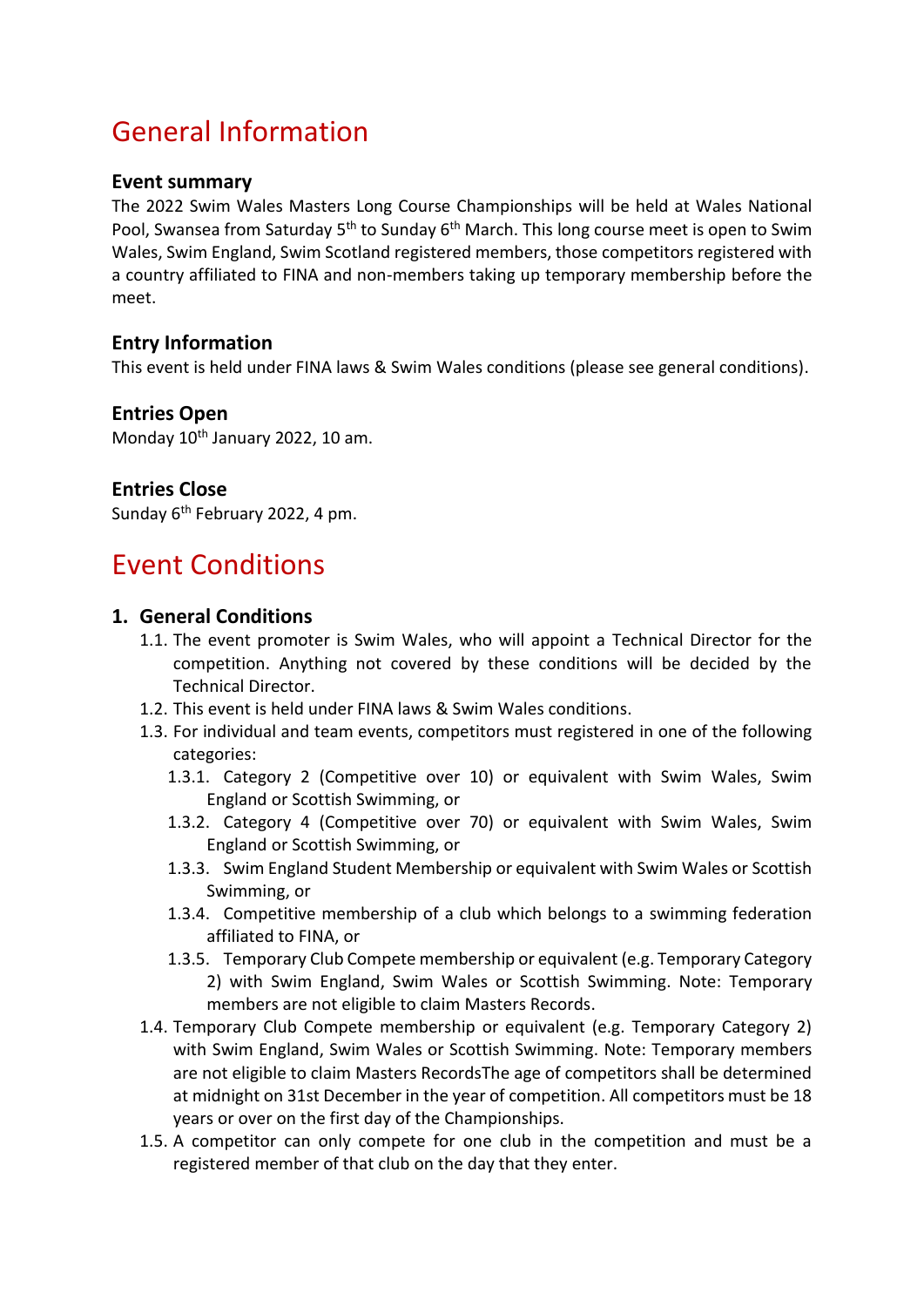- 1.6. Swim Wales event management reserves the right to cancel and/or make amendments to the event/programme. In the event of cancellation entries only will be refunded.
- 1.7. Swimmers are encouraged to book flexible/refundable travel and accommodation arrangements.

#### **2. Entries**

- 2.1. The online entry link will be available from the Swim Wales website at 10 am Monday 10th January 2022.
- 2.2. Entries are allocated on a first come first served basis until full whichever comes first.
- 2.3. Once the competition capacity is full no further entries will be accepted.
- 2.4. Entries will be processed online and open at 10 am Monday 10th January 2022 and close at 4 pm Sunday  $6<sup>th</sup>$  February 2022.
- 2.5. Heats will be limited to:
	- 2.5.1. 50m 10 heats for males and 10 heats for females
	- 2.5.2. 100m, 200m & 400m 6 heats for males and 6 heats for females
	- 2.5.3. 800m 9 heats mixed entry
	- 2.5.4.  $1500m 4$  heats mixed entry
- 2.6. After entries close, a confirmed list will be published, swimmers are asked to check their entries and inform the team of any errors before Friday 18<sup>th</sup> February 2022.
- 2.7. Swim Wales reserve the right to scratch entries based on times. Entries are not confirmed until the draft entry list is published after entries close.
- 2.8. Competitors and teams whose entries have been accepted are expected to swim unless they have formally withdrawn in accordance with withdrawal policy.
- 2.9. If your chosen event is full, please contact the team to be added to the reserve list. Withdrawn entries and empty lanes will be filled until 25<sup>th</sup> February.
- 2.10. Once submitted, entries cannot be amended, updated or altered
- 2.11. Submitting an entry to this meet means you have read and will abide by all conditions in this meet pack and the general meet conditions of Swim Wales.
- 2.12. By entering this event, you consent to report to Doping Control if requested at any time during this event. You also agree to abide by the British Swimming & UKAD Anti-Doping Rules. For further information, See Anti-Doping | British Swimming

#### **3. Entry Pricing**

| Individual Events | £10 |
|-------------------|-----|
| Team Relays       | f20 |

1.1. Payment will be taken at the point of entry via the online entry system. Failure to complete the payment at this point will result in the entry being invalid.

#### **4. Individual Events**

- 4.1. The individual events shall be (for both men and women)
	- 4.1.1. 50m, 100m, 200m, 400m, 800m and 1500m Freestyle
	- 4.1.2. 50m, 100m, and 200m Backstroke, Breaststroke, and Butterfly
	- 4.1.3. 200m, and 400m Individual Medley.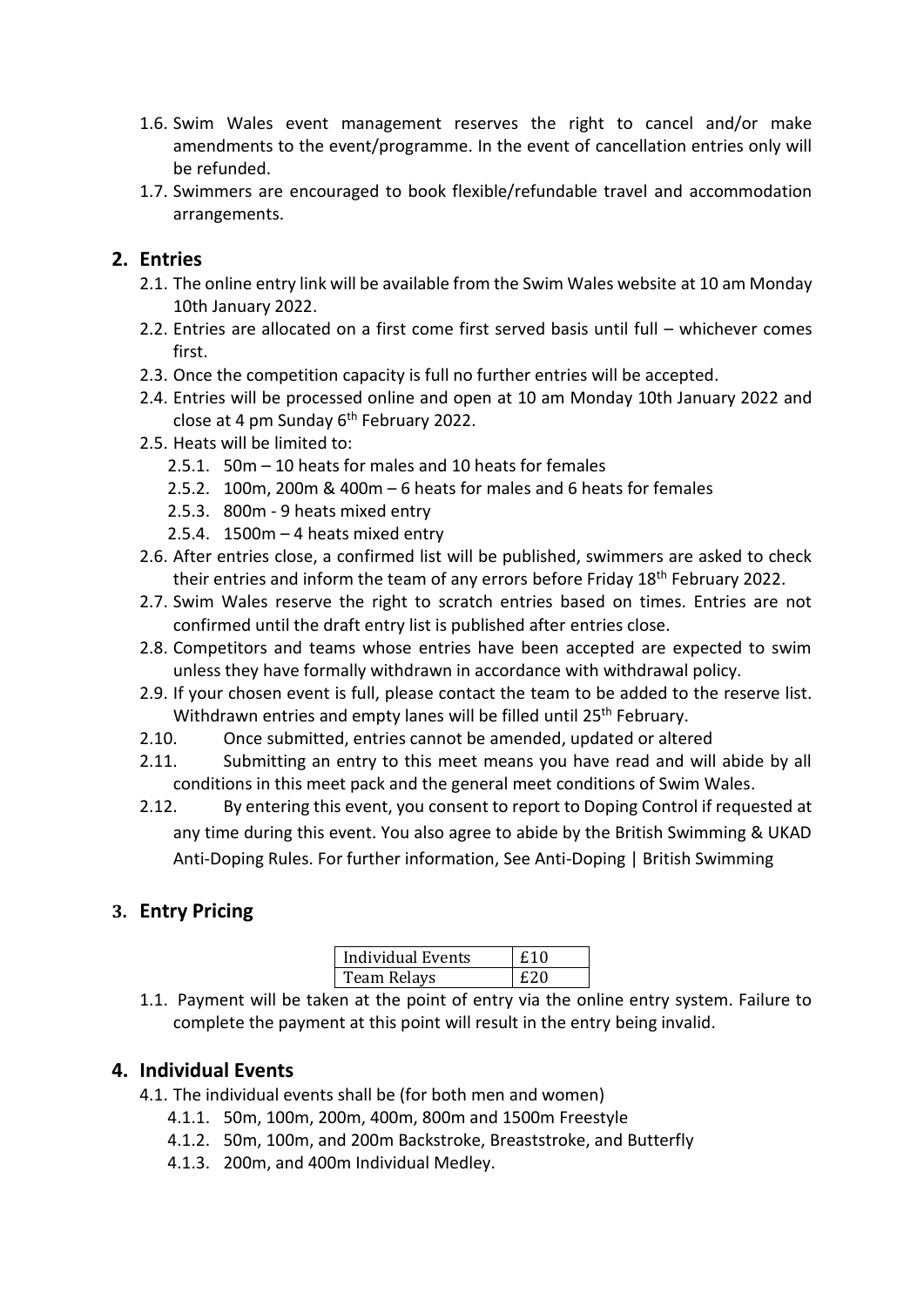- 4.2. All events are Heat Declared Winner within each individual age classification.
- 4.3. All events will be seeded according to entry time, split male and female (except for mixed events).
- 4.4. The age groups for individual Masters events shall be for men and women:

18-24 years 25-29 years 30-34 years 35-39 years 40-44 years 45-49 years 50-54 years 55-59 years 60-64 years 65-69 years 70-74 years 75-79 years 80-84 years

And in five year bands as high as necessary.

#### **5. Team Events**

5.1. The team events shall be:

- Men's and Women's 4 x 50 m Freestyle and Medley Team Relays
- Mixed 4 x 50 m Freestyle and Medley Team Relays
- 5.2. All team events will be Heat Declared Winner within each age group classification.
- 5.3. The age groups for Masters team events shall be:
	- $(1)$  72+
	- (2) 100 119yrs (total age)
	- (3) 120 159yrs (total age)
	- (4) 160 199yrs (total age)
	- (5) 200 239yrs (total age)
	- (6) 240 279yrs (total age)
	- (7) 280 319yrs (total age)
	- (8) 320 359yrs (total age)
	- 5.4 A competitor may only represent one club in the event
	- 5.5 Total age of team as of 31<sup>st</sup> December 2022
	- 5.6 The (1) Relay team shall be defined as 18 years on the day of the swim with an aggregate age of 72+.
	- 5.7 Masters relay teams (2) to (8) shall by definition (MSW2) contain only Masters swimmers aged 25yrs or over on 31st December in the year of the swim.
	- 5.8 The names of competitors must be submitted to the Information Desk located in the front reception area before the start of warm-up for the start of the relevant session.

#### **6. Withdrawals**

- 6.1. Withdrawals must be received before February 21st to ensure they are removed from seeding.
- 6.2. After this date lanes shall be swum empty.
- 6.3. Refunds will only be processed for medical withdrawals, refunds will not be considered by any incurred expenses e.g. hotels travel etc.
- 6.4. Medical withdrawals must be submitted prior to the start of the competition and accompanied by a supported medical note.
- 6.5. To submit a medical withdrawal please email **swimwales-events@swimming.org**

#### **7. Non-member entry:**

7.1. Non-members can enter this competition on a day membership. To enter as a day member you will need to: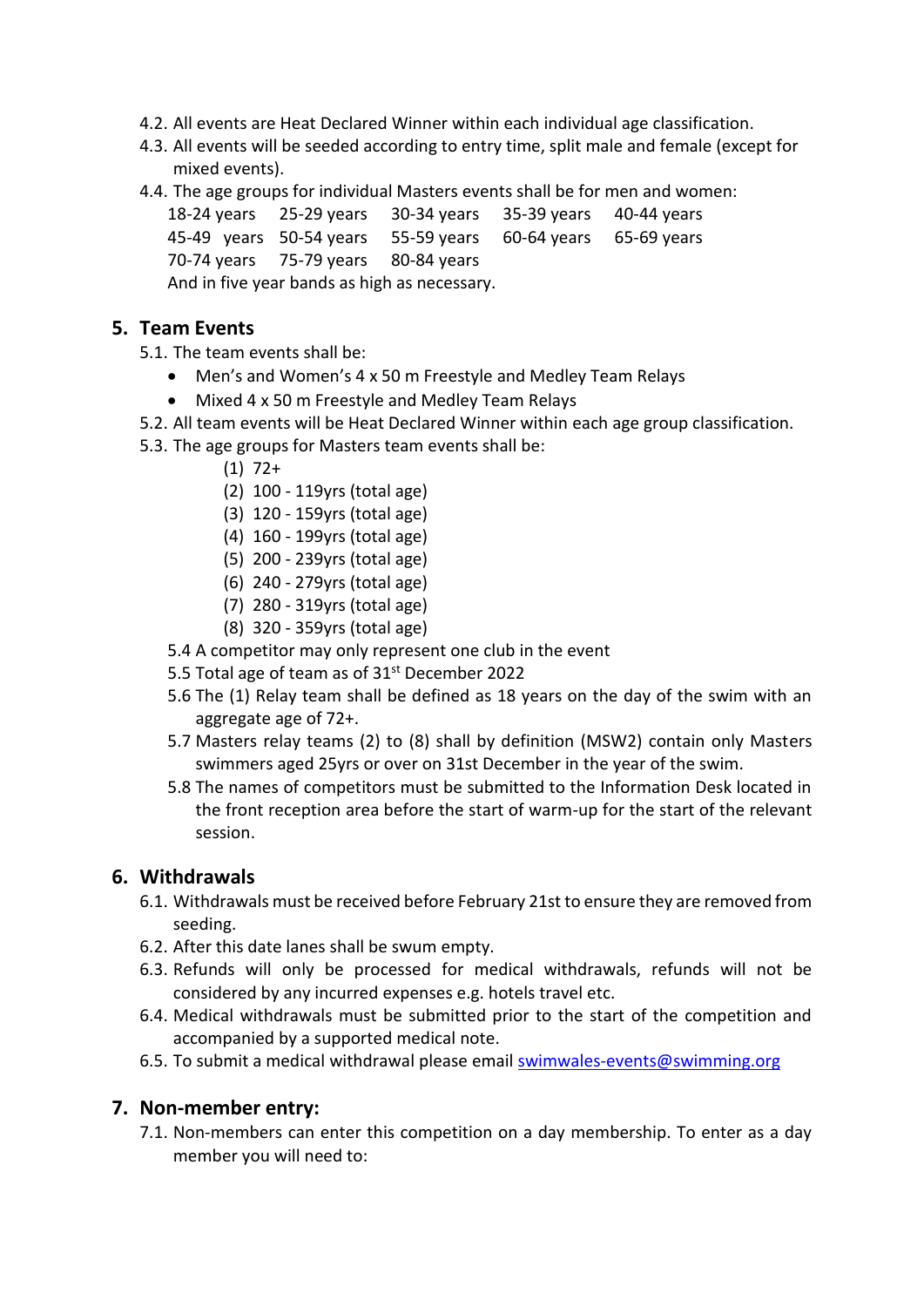- Complete and return the Temporary Membership Application available on the event webpage to: [swimwales-events@swimming.org](mailto:swimwales-events@swimming.org)
- Once this has been processed you will be able to enter online via the entry system
- A charge of £5 for temporary membership will be invoiced separately. The fee includes insurance cover and administration costs
- Please be aware temporary membership may take 3-5 working days to process
- Temporary members are not eligible to claim Masters Records

#### **8. Overseas entry**

8.1. Swimmers registered with a country affiliated to FINA can compete in this event. To submit an overseas entry please contact the team: swimwalesevents@swimming.org

#### **9. Competitors with a Permanent Disability**

9.1. A competitor who has a permanent disability shall not be disqualified where the disability prevents them from complying with the rules of a particular stroke, provided that the disability has been notified to the referee by the competitor or their representative before the race takes place, supported by a Certificate of Swimming Disability or similar document issued by their federation or a copy of their entry on the British Swimming database identifying their disability.

#### **10.Awards**

10.1. Medals shall be awarded to the first three placed individual competitors and teams in each age.

#### **11. Safety**

11.1. All competitors must ensure that they observe all safety announcements and conduct themselves with safety in mind at all times. Swimmers must follow the instructions of the warm-up marshals, failure to do so may exclude them from the competition.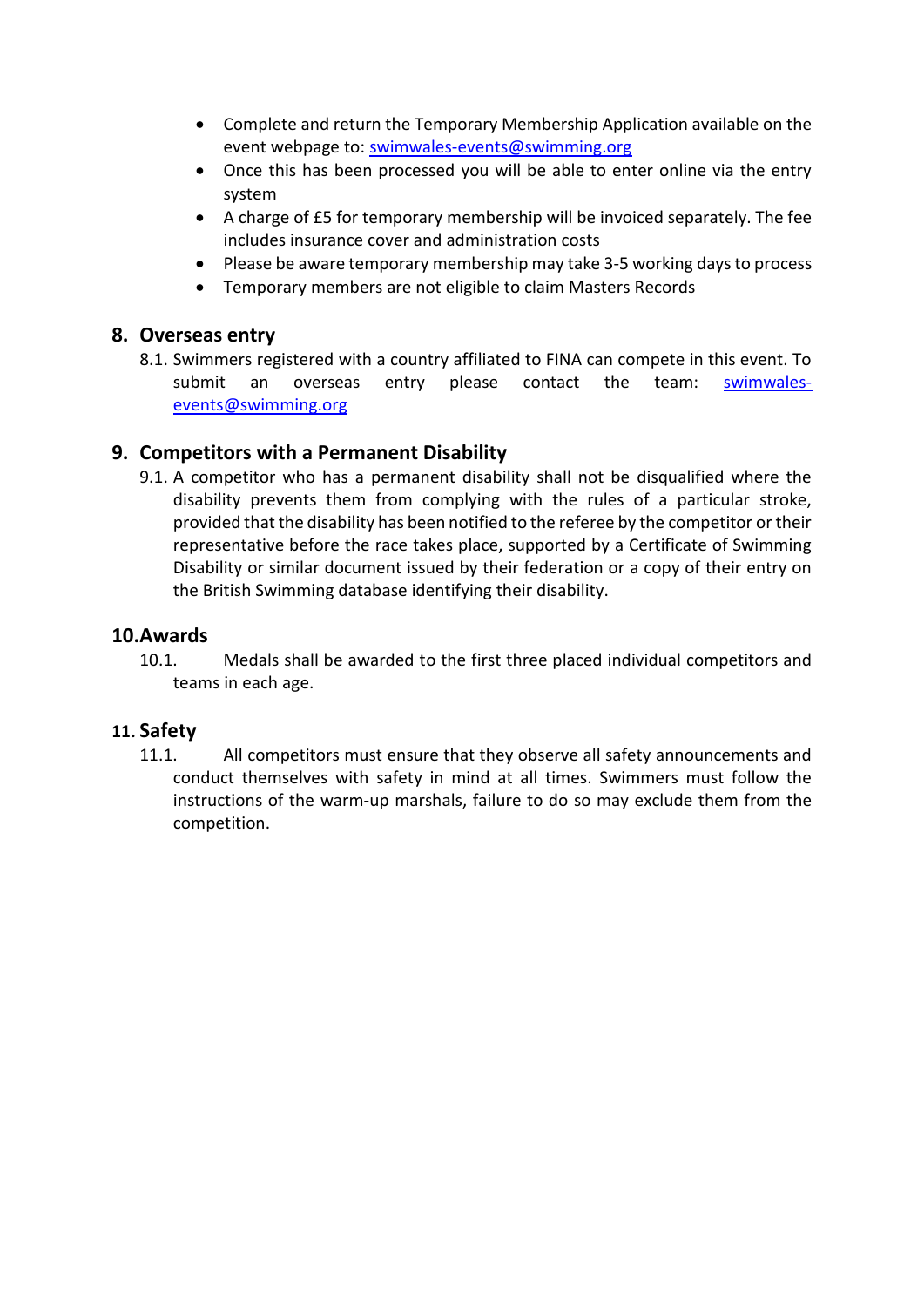# Programme of Events

| Saturday 5 <sup>th</sup> March | Sunday 6 <sup>th</sup> March   |
|--------------------------------|--------------------------------|
| Session 1                      | Session 4                      |
| 1. M - 400 Freestyle           | 23. M - 400m Ind. Medley       |
| 2. F - 400 Freestyle           | 24. F - 400m Ind. Medley       |
| 3. $M - 200m$ Ind. Medley      | 25. $M - 200m$ Freestyle       |
| 4. $F - 200m$ Ind. Medley      | 26. $F - 200m$ Freestyle       |
| 5. M - 50m Breaststroke        | 27. M - 100m Backstroke        |
| 6. F - 50m Breaststroke        | 28. F - 100m Backstroke        |
| 7. Mixed 200m Medley Relay     | 29. M - 200m Freestyle Relay   |
| Session 2                      | 30. F - 200m Freestyle Relay   |
| 8. M - 200m Backstroke         | Session 5                      |
| 9. F - 200m Backstroke         | 31. M - 200m Breaststroke      |
| 10. M - 100m Breaststroke      | 32. F - 200m Breaststroke      |
| 11. F - 100m Breaststroke      | 33. $M - 100m$ Butterfly       |
| 12. M - 50m Butterfly          | 34. $F - 100m$ Butterfly       |
| 13. F - 50m Butterfly          | 35. M - 50m Freestyle          |
| 14. M - 200m Medley Relay      | 36. $F - 50m$ Freestyle        |
| 15. F - 200m Medley Relay      | 37. Mixed 200m Freestyle Relay |
| Session 3                      | Session 6                      |
| 16. $M - 200m$ Butterfly       | 38. Mixed 800m Freestyle       |
| 17. $F - 200m$ Butterfly       |                                |
| 18. M - 100m Freestyle         |                                |
| 19. $F - 100m$ Freestyle       |                                |
| 20. M - 50m Backstroke         |                                |
| 21. F - 50m Backstroke         |                                |
| 22. Mixed 1500m Freestyle      |                                |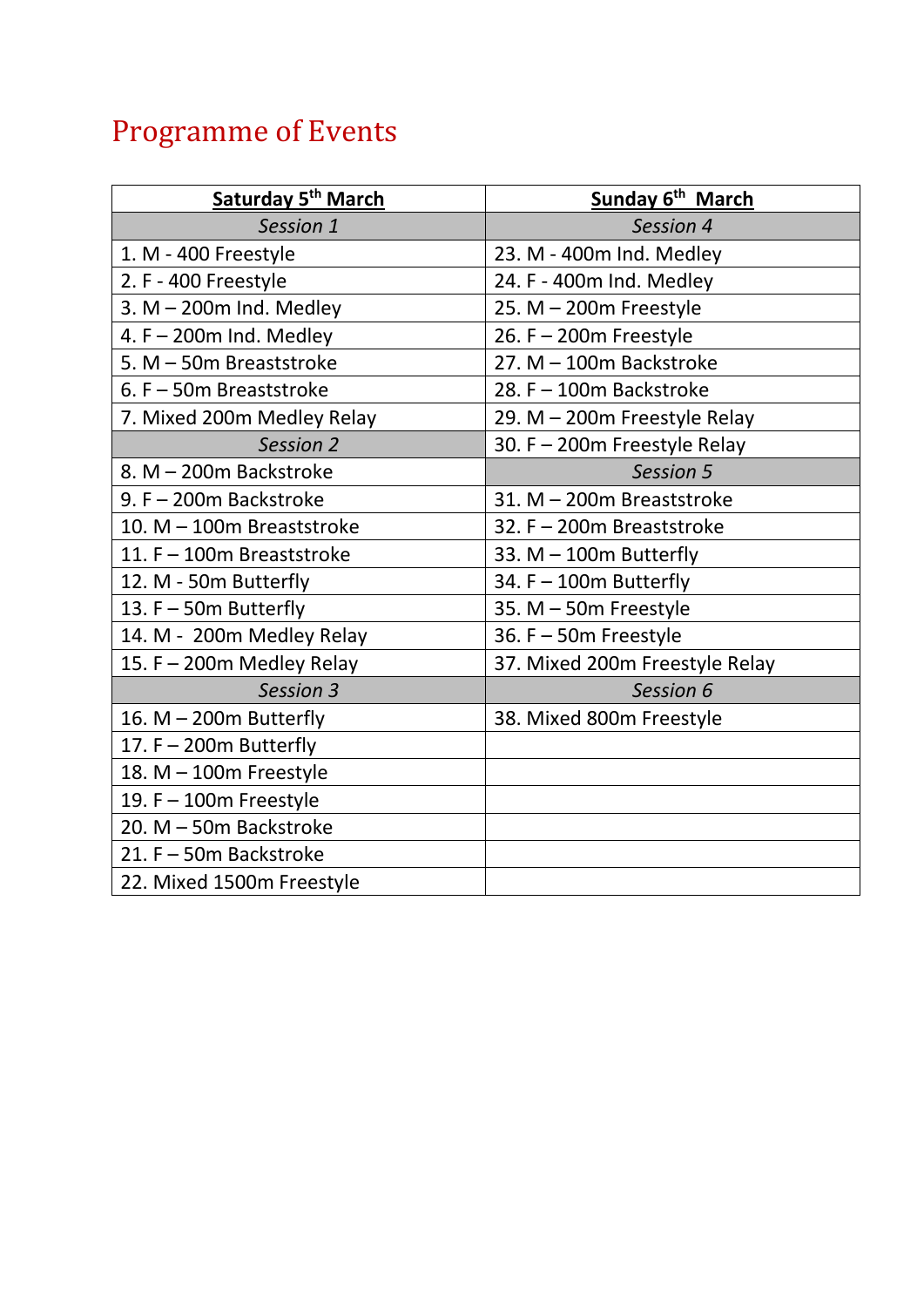# General Information

#### **COVID**

Due to the ongoing pandemic and ever-changing landscape, event management will confirm the use of mitigating risk considerations, such as Lateral Flow Testing, masks and social distance prior to the commencement of the event. Swimmers are advised that adherence to any published rules, regulations and/or requirements imposed by Welsh Government, Local Authority/Facility and/or Swim Wales is binding. Swimmers unwilling to adhere to the above will not be permitted site entry.

#### **Car Park**

The Wales National Pool Swansea has a car park facilities on site. This is managed by the WNPS site staff. The car park facility is limited and events can fill the car park quickly. Please be aware that the car park is busy on event days. Swim Wales advises that drop off and pick up arrangements are made where possible to minimise cars on site. Swim Wales has an allocated car park area for staff and volunteers, including officials. It is important that these spaces are reserved for staff and volunteers to ensure the smooth running of the meet. Please do not park in these reserved spaces.

#### **Social Media**

Swim Wales would like to share your experience with us on social media, tweet and tag us in your photos and results using @SwimWales.

Photos may be used in Swim Wales communications including newsletters, website and social media.

By attending Swim Wales Meets, individuals are agreeing to adhere to the Swim Wales Media policy. This ensures that the use of social media whilst attending the meet is appropriate and safe. Clubs are responsible for the behaviour of their member, swimmers and supporters. Inappropriate behaviour will be dealt with accordingly.

#### **Behaviour and Attitude**

Swim Wales has a zero-tolerance policy on negative behaviour at meets. Antisocial and disrespectful behaviour will not be tolerated. All those on-site including swimmers, parents, coaches and clubs are expected to behave in an appropriate manner, be respectful of officials, volunteers, staff and others. Swim Wales has the right to ask those behaving inappropriately to leave the event and/or meet if deemed necessary. A refund will not be issued for dismissal from an event. The right to remove swimmers and/or clubs from the meet is held by the meet manager and senior team of officials. We ask that you remind your swimmers of the above policy and remain vigilant throughout the meet. Please report any inappropriate behaviour to a member of staff on site.

#### **Jewellery**

For safety and security reasons, the wearing of jewellery is not permitted while in the water during warm-ups / swim-downs and/or competition. This includes watches, necklaces, chains,